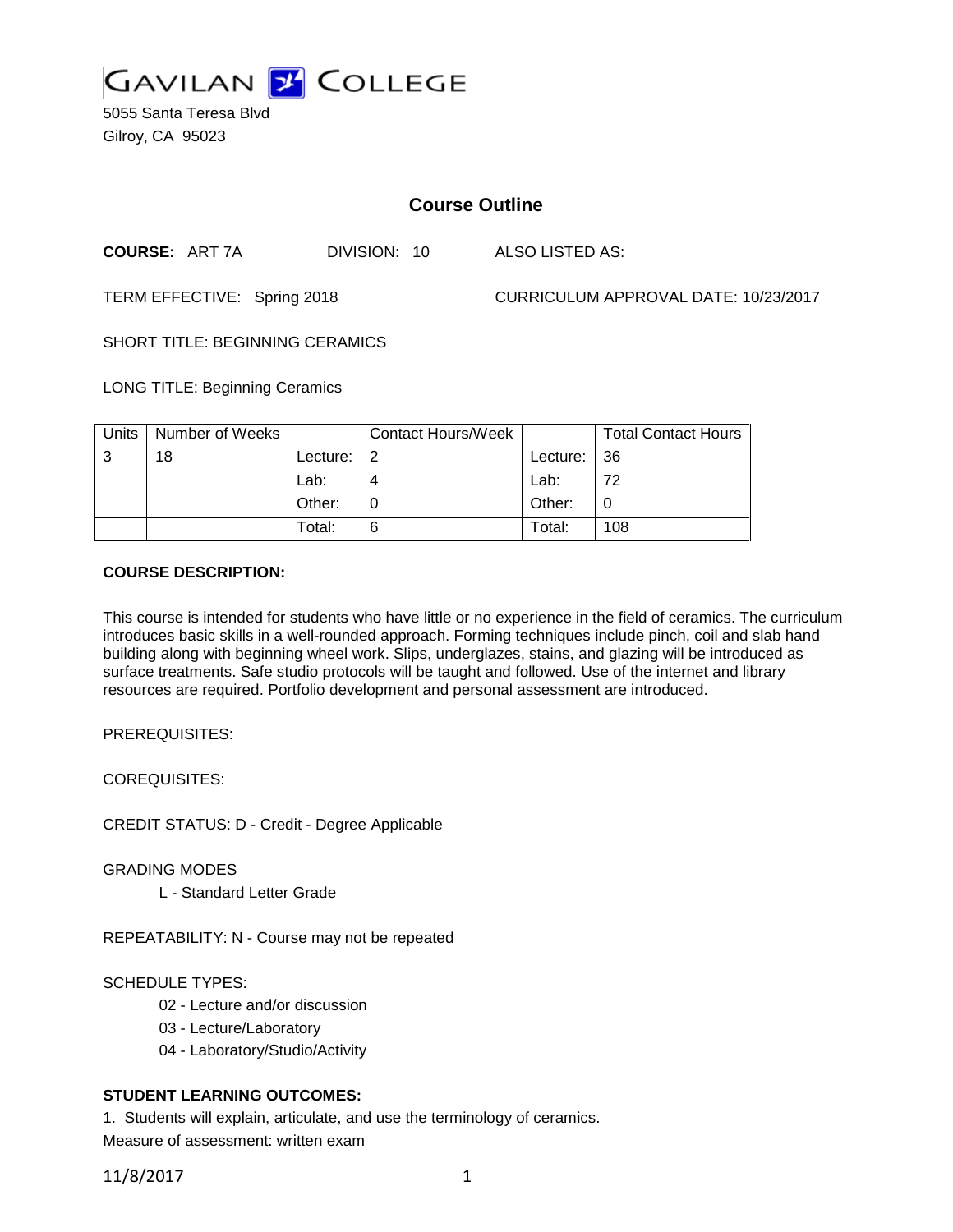Year assessed, or planned year of assessment: 2015

2. Students will utilize safe and proper techniques and procedures for ceramic production.

Measure of assessment: performance

Year assessed, or planned year of assessment: 2015

3. Students will research a culture outside of their own and create work inspired by that other culture.

Measure of assessment: project

### **CONTENT, STUDENT PERFORMANCE OBJECTIVES, OUT-OF-CLASS ASSIGNMENTS**

Curriculum Approval Date: 10/23/2017

8 lecture Hours

Content: Intro to course, materials, assignments, evaluation, safety procedures and protocols, topical/cultural lectures. Use of internet/library/classroom resources for research and design development. Importance of sketchbook, glaze notes, and digital portfolio development. Basic glaze information- types, uses, application.

Student Performance Objectives (SPO): Students research and analyze information on various cultural groups, utilizing components for their own work. Students employ safety protocols in their work.

Out-of-Class Assignments: begin sketchbook, research cultural project, prepare Web presentations

16 lab Hours Content: Introduction to pinch, coil, and wheel techniques by demonstration and example. Decorating techniques including burnishing and slips. Glaze demonstration.

Student Performance Objectives (SPO): Students will create projects on wheel and by hand and will utilize various surface treatments. Students will, utilize the internet to prepare and present Web presentations to class.

Out-of-Class Assignments: Students will record details of projects in sketchbooks and prepare Web presentations

8 lecture Hours Content: Topical/cultural lectures, basic firing methods. Beginning decorating techniques including slips and underglazes for surface treatments. Proper craftsmanship for slab construction, use of texture. Importance of self evaluation and intro to critique process.

Student Performance Objectives (SPO): Students will create projects utilizing slab techniques, embellish the surfaces of their work, and utilizing internet resources, prepare and present Web presentation to class.

Out-of-Class Assignments: prepare for oral critiques, keep sketchbooks current, research cultural project, begin digital portfolio

16 lab Hours Content: Demonstrations on wheel and surface embellishments, slab construction, themed project for exhibition, Web presentations, begin oral critiques, studio work on wheel and hand built projects. Studio maintenance tasks.

Student Performance Objectives (SPO): Students employ new techniques for surface embellishments, build skills on wheel techniques, and create projects for exhibition. Students will self evaluate their work and present oral critiques.

Out-of-Class Assignments: sketchbook and portfolio updates

8 lecture Hours Content: Topical/cultural lectures, lecture/demo kiln unloading/loading. Other studio maintenance tasks, including clay preparation and recycling. Lecture on gallery assignment.

Student Performance Objectives (SPO): Students observe kiln unloading/loading. Students will self evaluate their work and present oral critiques. Students will go to gallery and write critique.

Out-of-Class Assignments: sketchbook and portfolio updates, gallery visit

16 lab Hours Content: Studio work on projects including exhibition piece and cultural piece, wheel and hand built pieces. Studio maintenance tasks.

Student Performance Objectives (SPO): Students observe or assist kiln loading/unloading, self evaluate their work and present oral critiques. Students will practice time management to meet deadlines for exhibition.

Out-of-Class Assignments: Complete projects by deadlines for exhibition work, sketchbooks and portfolio updates

8 lecture Hours Content: Lecture/discussion of working in series and creation of family of pieces. Topical/cultural lectures. Lecture on digital portfolio presentation.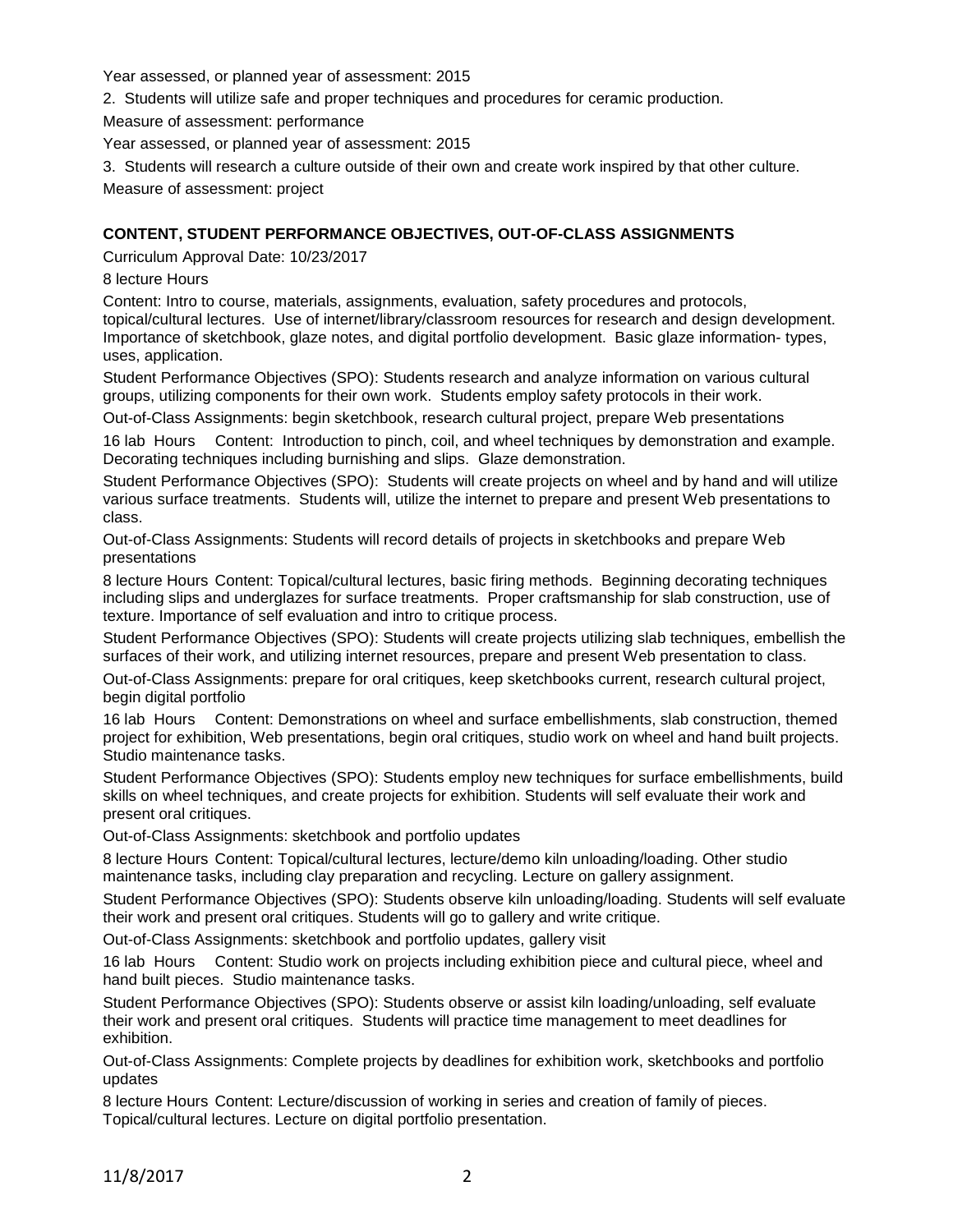Student Performance Objectives (SPO):Students demonstrate knowledge of principals of ceramic design and evolution of thought by creating a family of pieces.

Out-of-Class Assignments: sketchbook and portfolio updates

16 lab Hours Content: Studio work on series, completion of all projects for semester. Final firings and studio maintenance tasks. Portfolio preparation.

Student Performance Objectives (SPO): Students will complete their self and peer evaluations.

Out-of-Class Assignments: sketchbook and portfolio completion

2 HoursFinal

### **METHODS OF INSTRUCTION:**

Lectures, discussion, reading, media presentation, and demonstration. Slides and videos will be used weekly. In class discussion, oral and written critiques are used for peer and instructor feedback.

#### **OUT OF CLASS ASSIGNMENTS:**

Required Outside Hours: 24

Assignment Description: Students will research and develop designs appropriate to assigned projects. This will include internet, publications, and books as resources.

Required Outside Hours: 18

Assignment Description: Students will maintain sketchbooks which will include formative ideas as well as a record of their projects, including an image, a description of, and written notes of the finished results for each assigned project.

Required Outside Hours: 8

Assignment Description: Students will research the ceramics of a culture of interest, and create a slide presentation about that culture and its ceramics, and present to the class.

Required Outside Hours: 6

Assignment Description: Students will research, write, prepare, and present a power point type presentation on ceramics found online.

Required Outside Hours: 10

Assignment Description: Students will photograph their work and create a digital portfolio that will be presented to the class.

Required Outside Hours: 6

Assignment Description: Students will visit a gallery and write a critical review of ceramic work viewed.

## **METHODS OF EVALUATION:**

Writing assignments

Percent of total grade: 15.00 %

Percent range of total grade: 15% to 30 % Other: sketchbook, glaze notes, gallery report, portfolio If this is a degree applicable course, but substantial writing assignments are NOT appropriate, indicate reason: Course primarily involves skill demonstration or problem solving

Problem-solving assignments

Percent of total grade: 0.00 %

Skill demonstrations

Percent of total grade: 50.00 %

Percent range of total grade: 50 % to 80 % Class Performance/s: projects, studio management tasks

Performance: Exams

Objective examinations

Percent of total grade: 5.00 %

Percent range of total grade: 5 % to 15 % Other: short essay

Other methods of evaluation

Percent of total grade: 15.00 %

11/8/2017 3